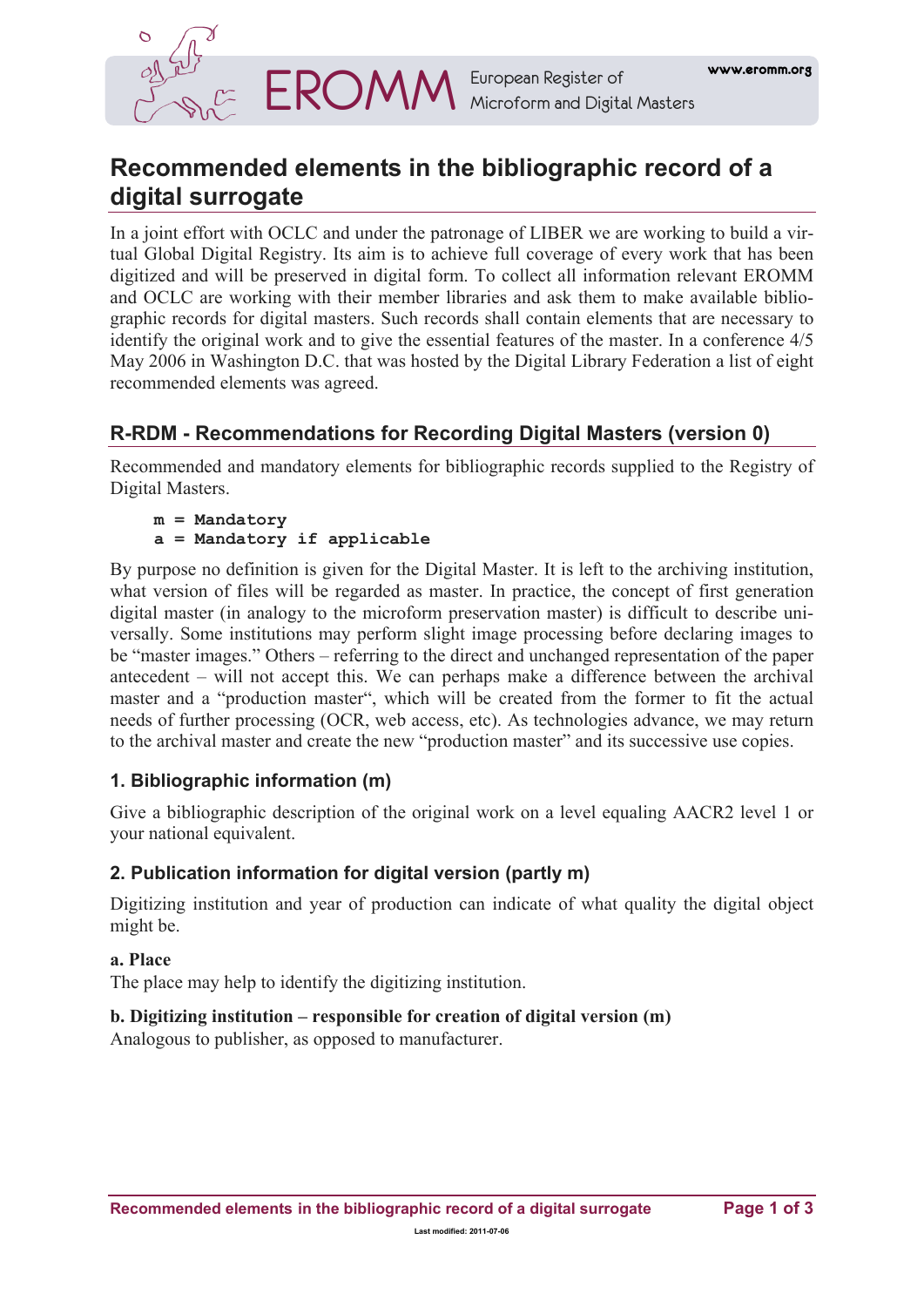

## **c. Year of creation (m)**

Strive for precision, but supply an estimated year or range of years if the exact year is unknown; yyyy or yyyy-yyyy.

# **3. Precise copy of original**

This is important information in all cases where the copy used in digitization might differ significantly from other copies of the same bibliographic description: Old and rare books, books with provenance related notes, journals with possible variations of localized editions, etc.

# **4. Precise extent digitized (for multi-volume works) (a)**

Give the volumes or issues that were digitized.

# **5. Registry mark (m)**

- Record describes a digital object which the contributing institution commits to preserve.
- Record complies with minimal recording standard for the Registry as listed here.

Your system should have the possibility to identify records for digital masters. This will be the basis for extraction or harvesting of records.

## **6. Archiving institution – the institution committing to digital preservation of the object described (m)**

Trusted digital repositories are being designed and built in several places; the archiving institution is expected to have or build such a system and take precautions that the digital item be preserved. See NASA's 2002 "Reference Model for an Open Archival Information System (OAIS)", which has influenced the ISO 14721:2003 standard "Space data and information transfer systems – Open archival information system – Reference model", where the criteria are listed that need to be fulfilled for such a repository. RLG's project "Digital Repository Certification" is another important activity.

## **7. Master copy information**

## **a. Identifier**

This should be a persistent identifier. Archiving institution must either supply an identifier for the master or be able to track from another identifier included in the record (e.g., the record ID or an access copy URN) back to the master.

#### **b. Access conditions**

Will the master be made available? Will access to the master be given to interested agencies as e.g. digitizing projects?

#### **c. Technical information Describe technical features of the master.**